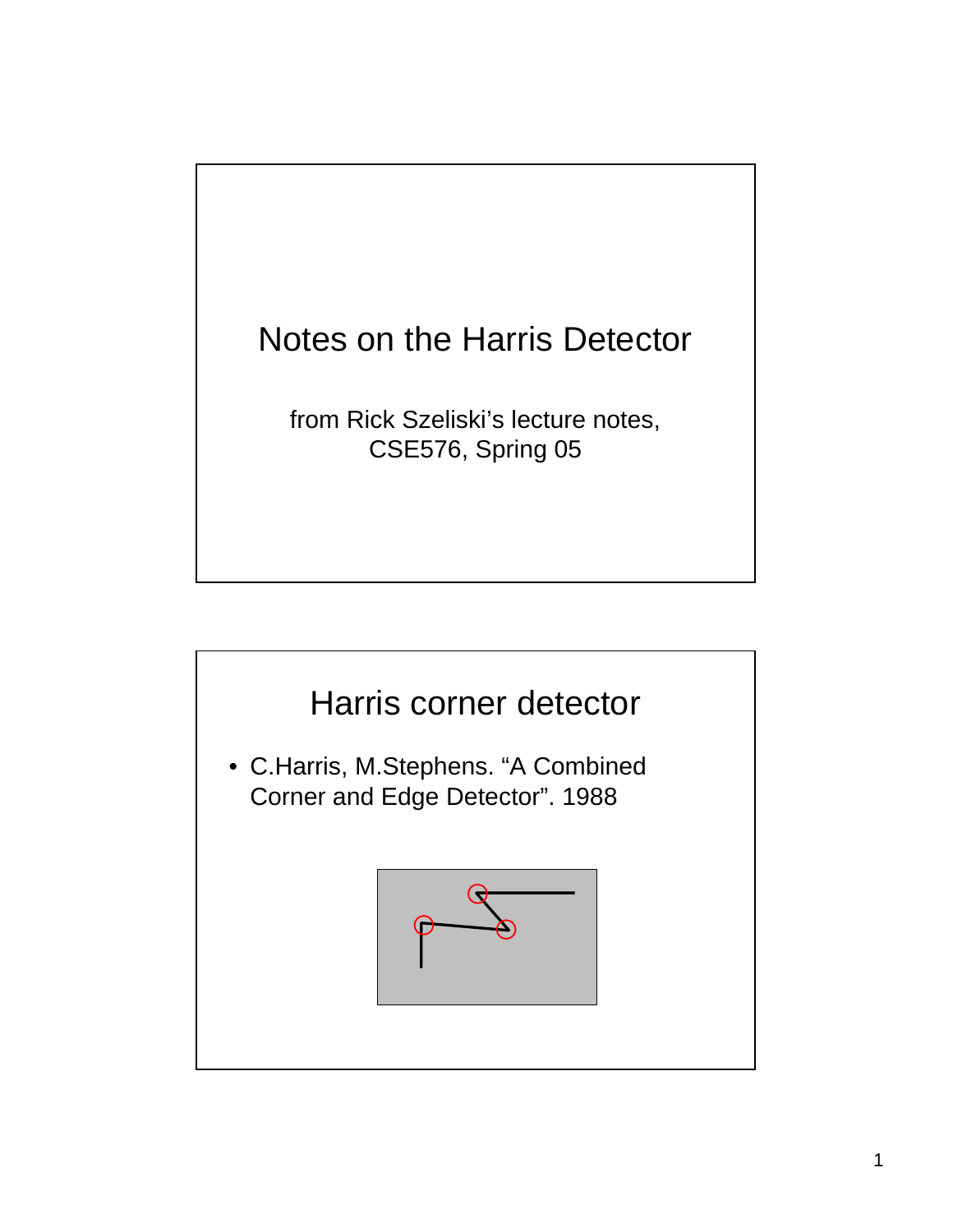

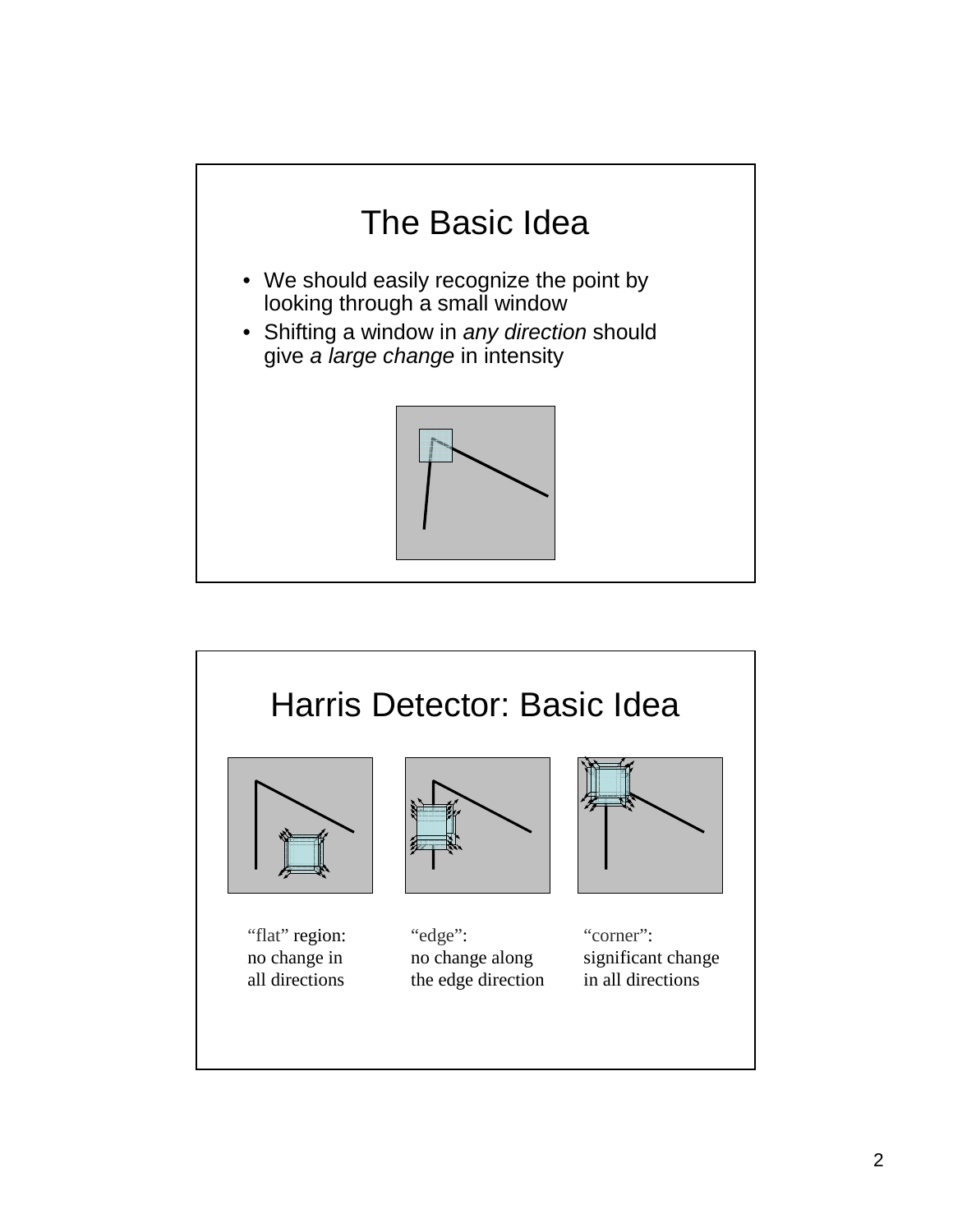

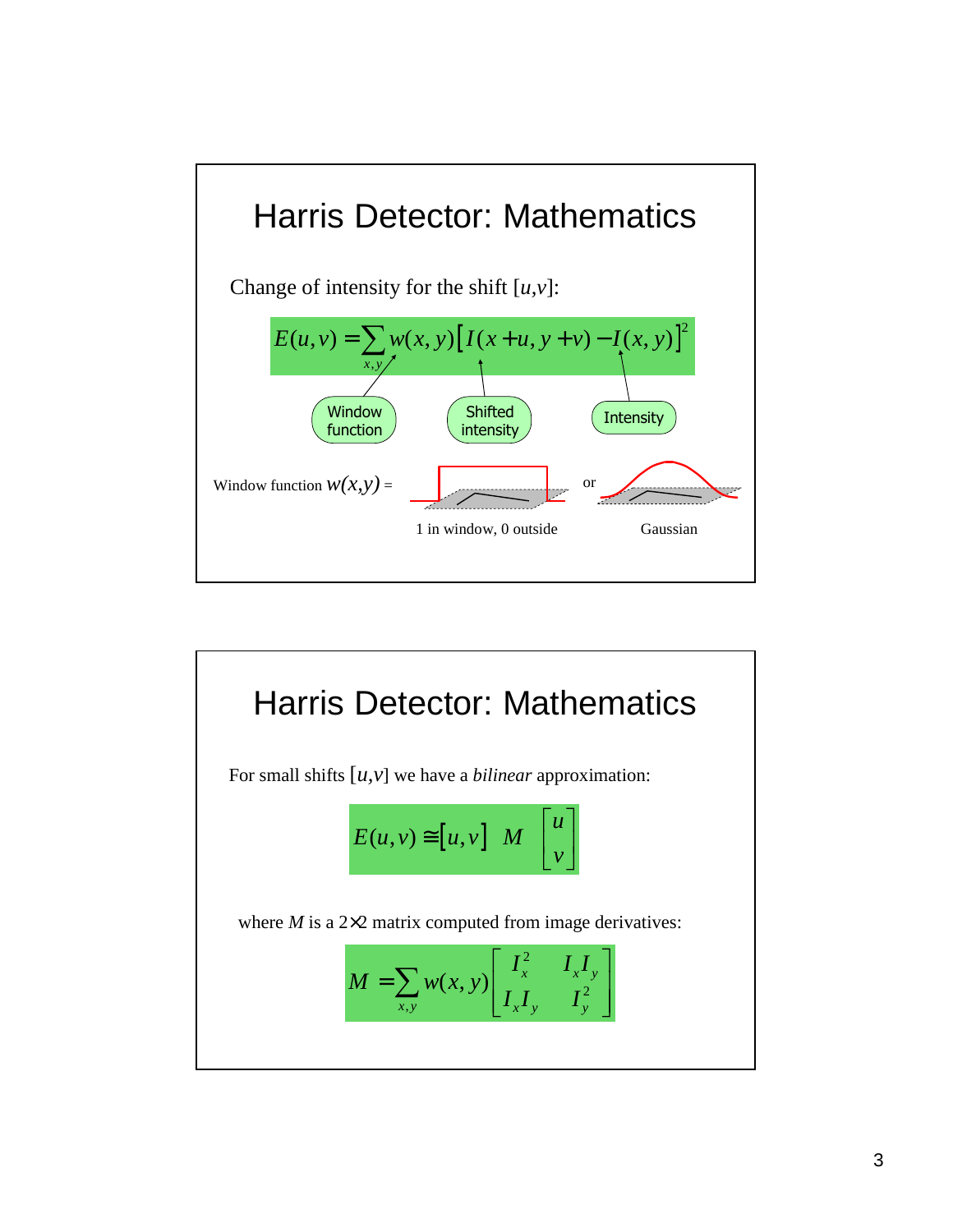

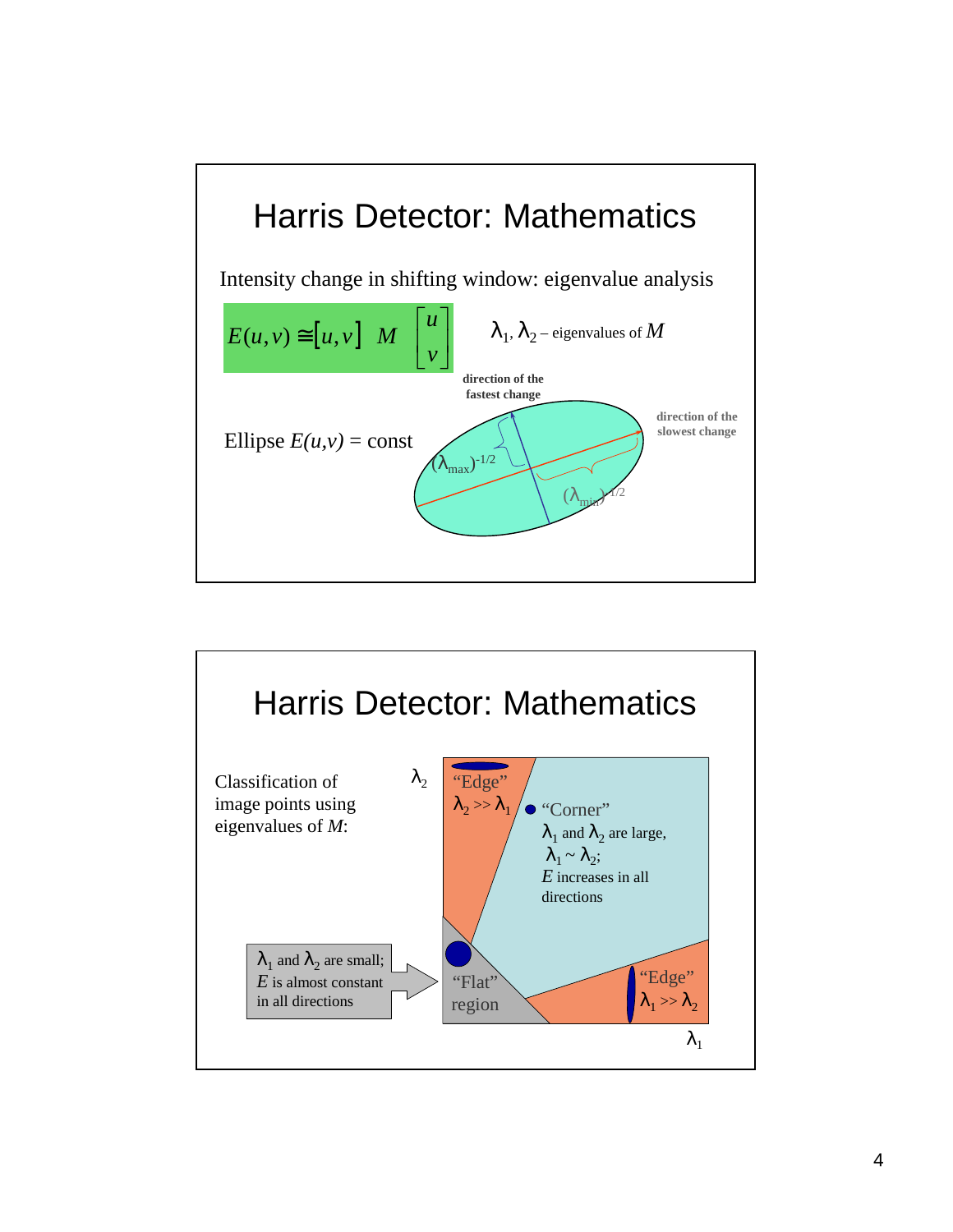

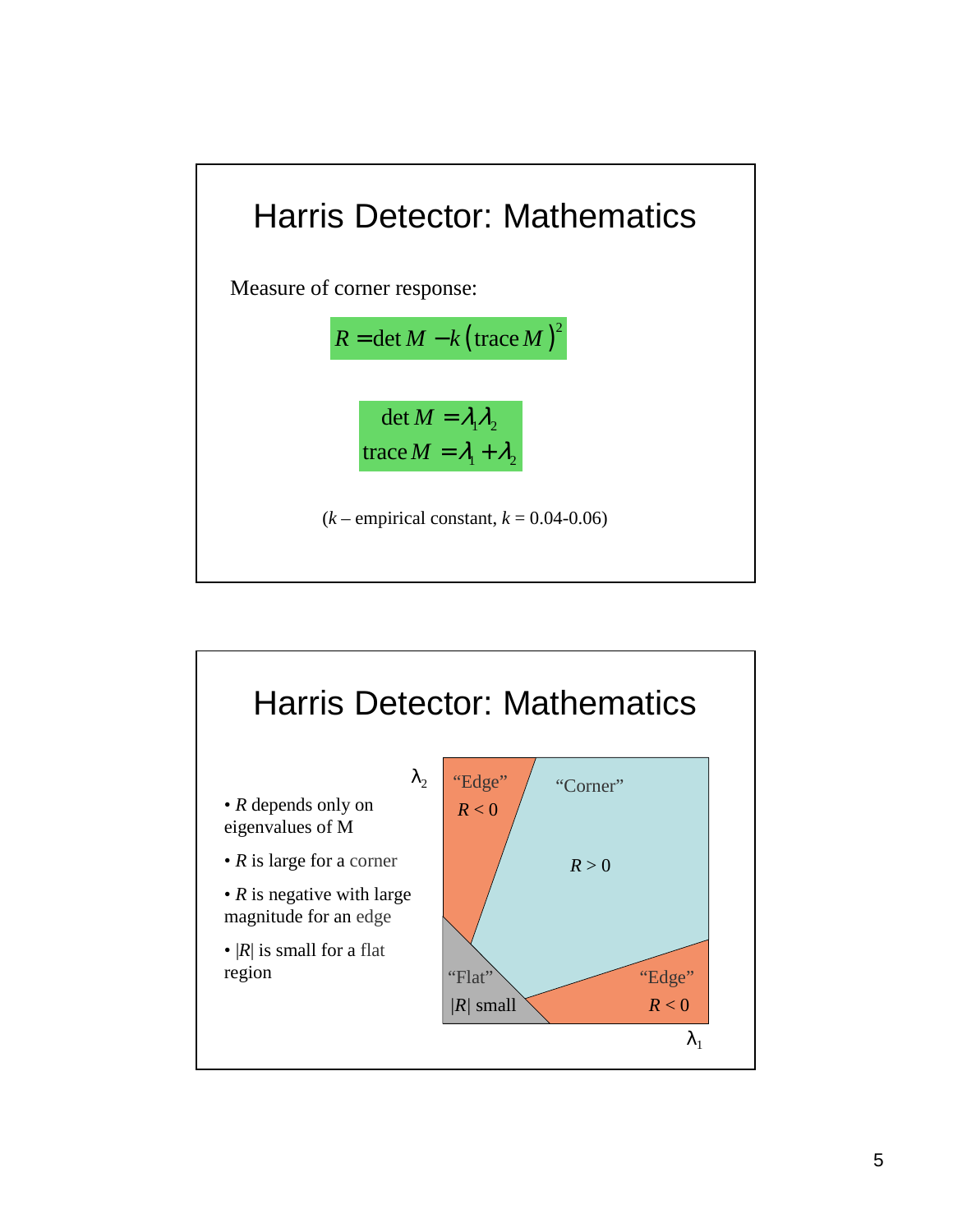## Harris Detector

- The Algorithm:
	- Find points with large corner response function  $R$  ( $R$  > threshold)
	- Take the points of local maxima of  $R$

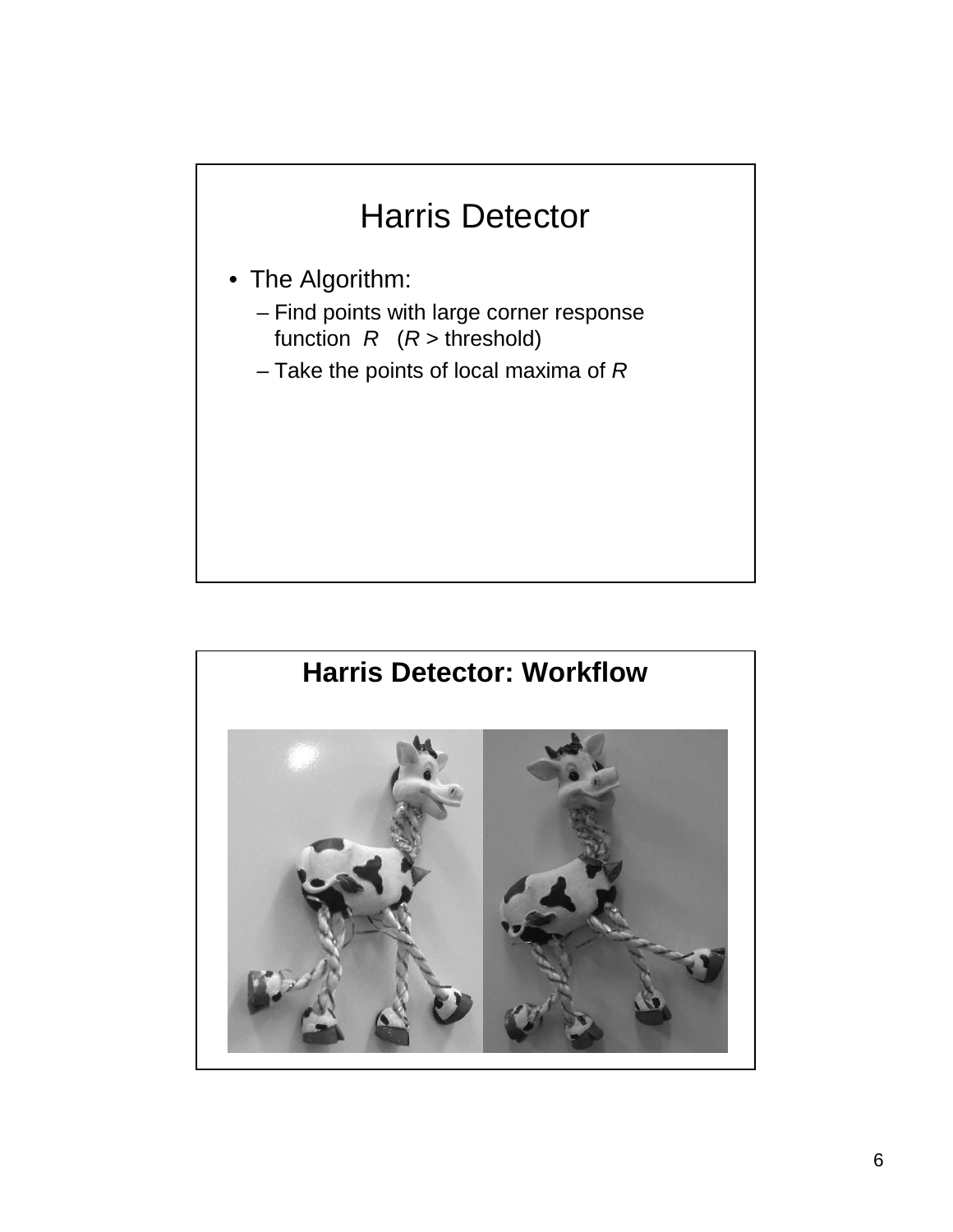

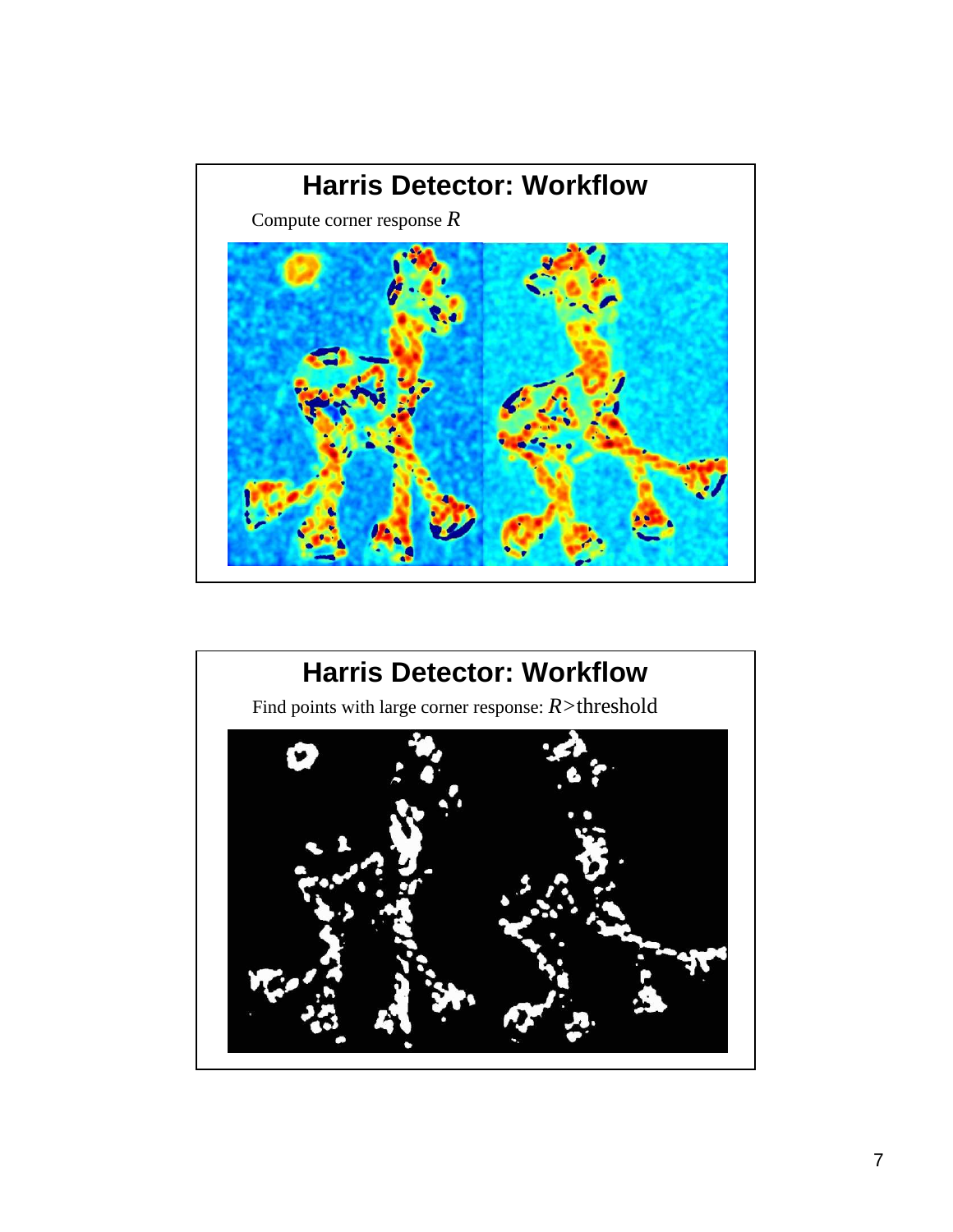

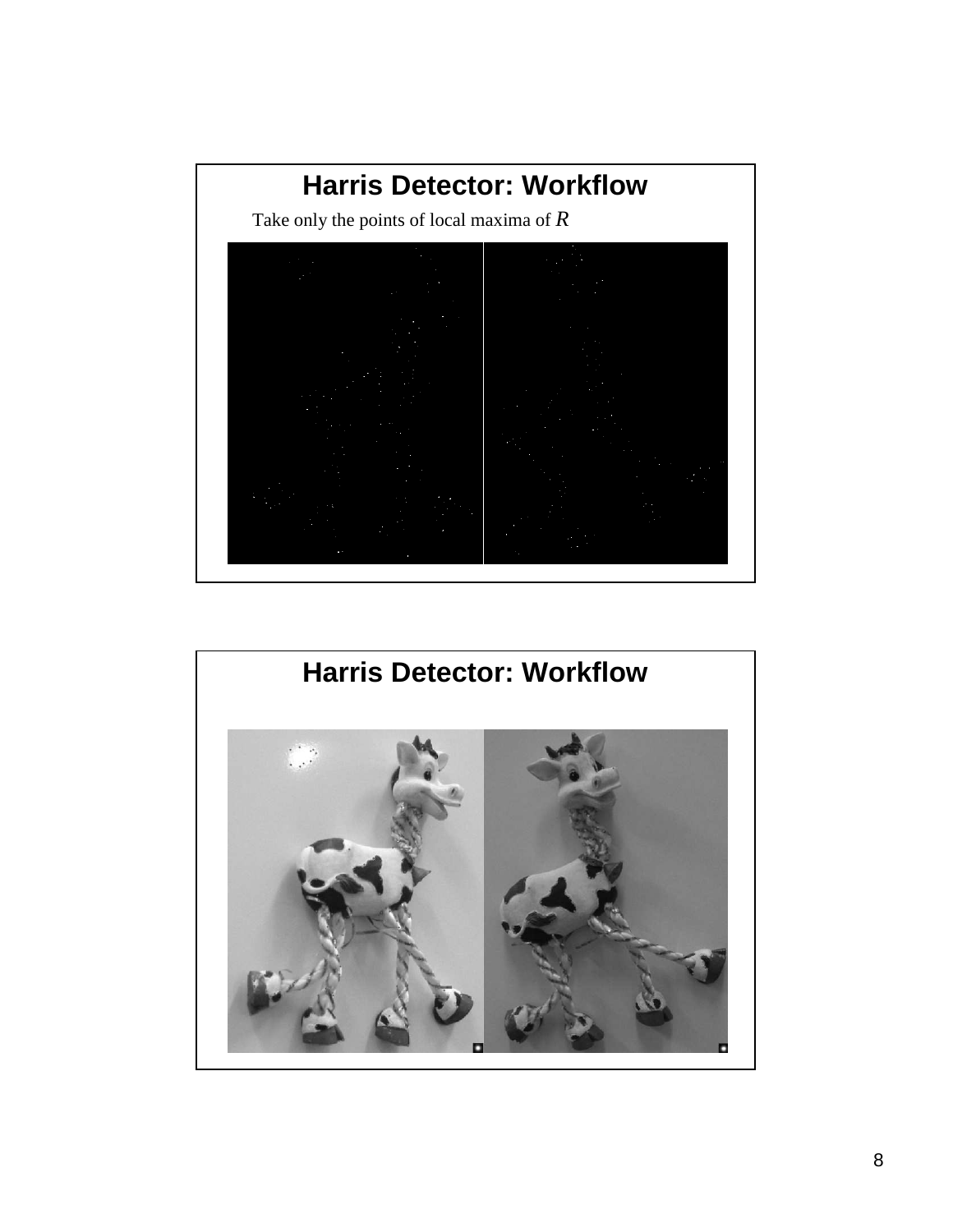

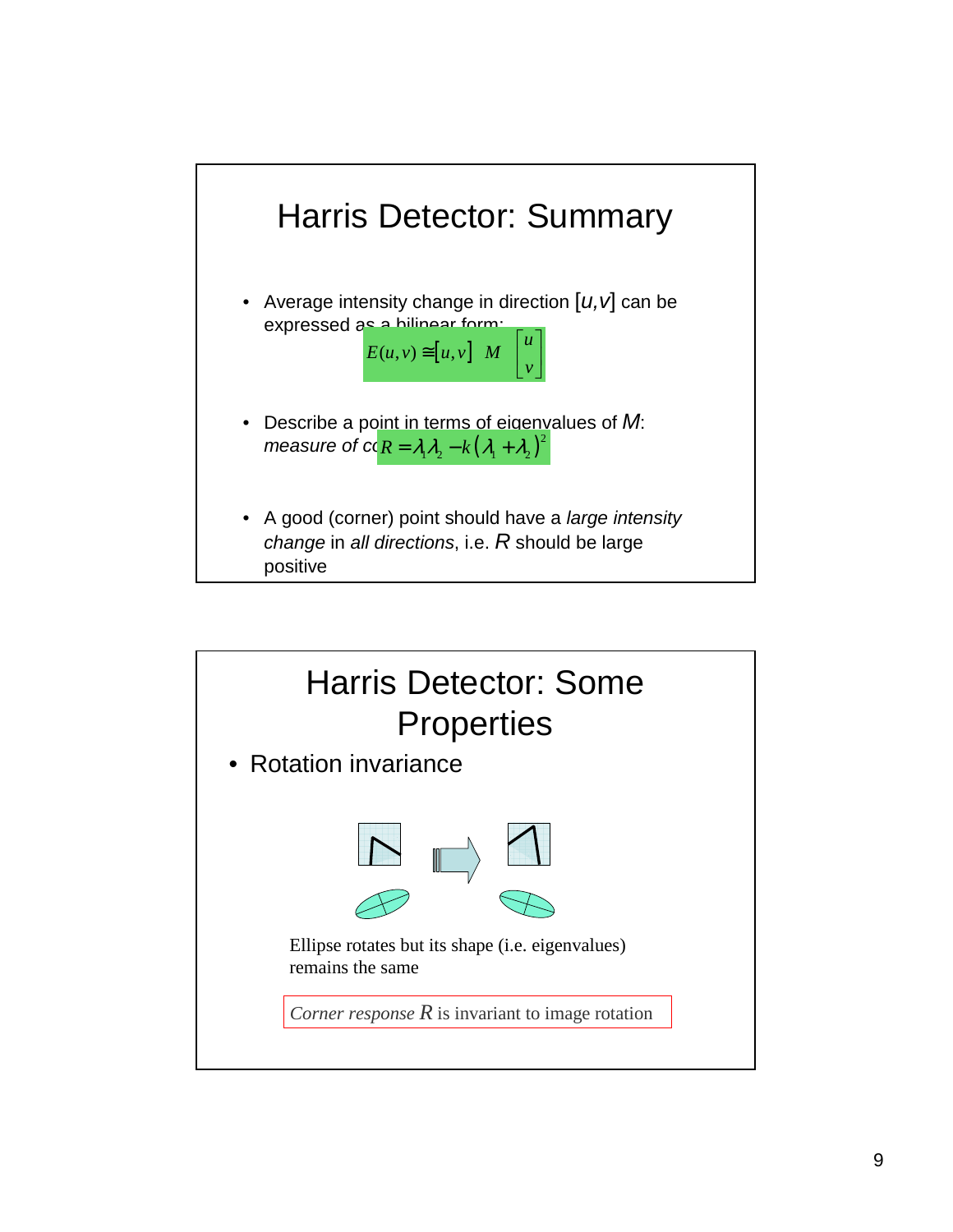

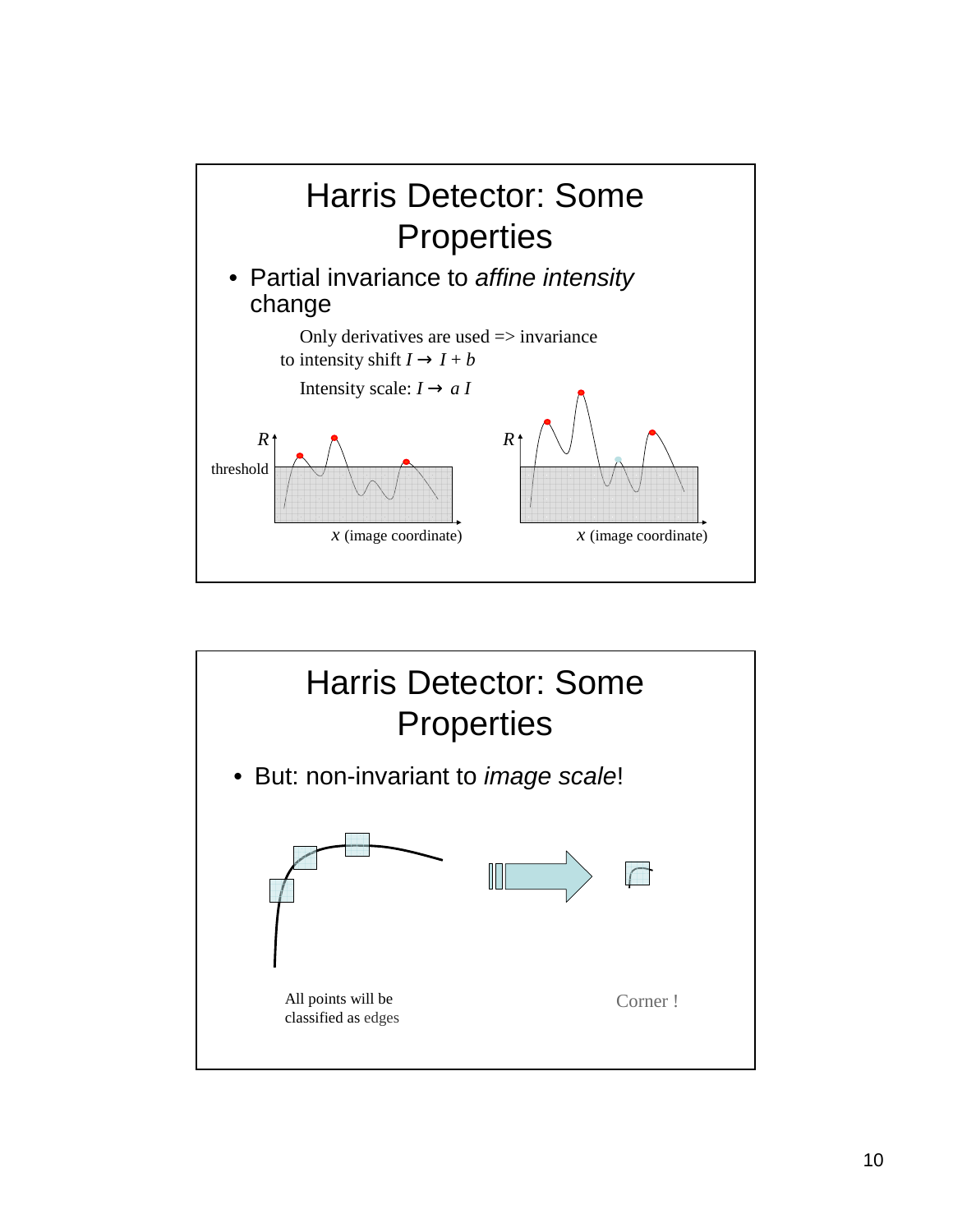